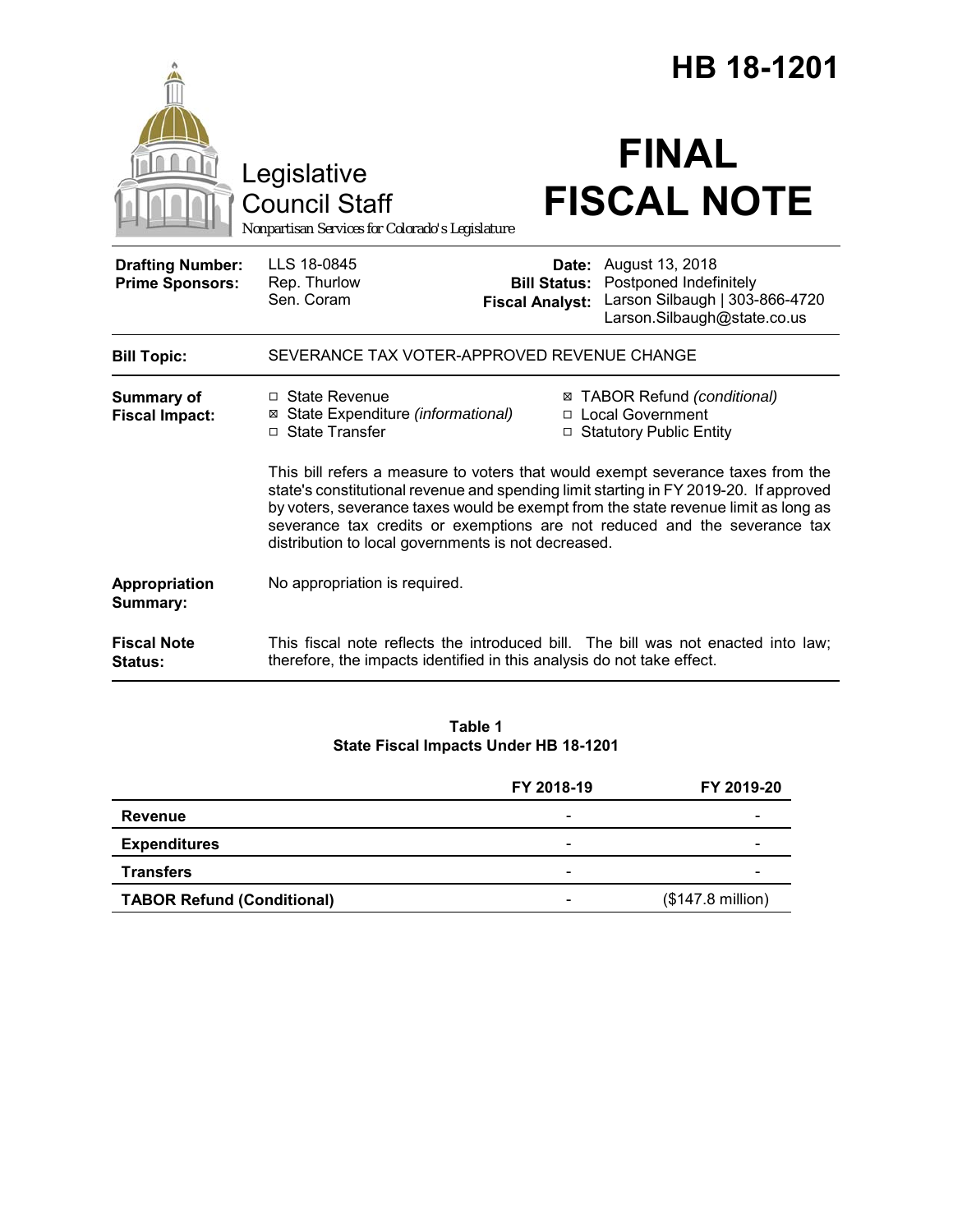August 13, 2018

#### **Summary of Legislation**

This bill refers a measure to voters at the November 2018 election to exempt severance taxes from the constitutional limit on state revenue and spending. If voters approve the measure, severance taxes are exempt from the spending limit unless the state reduces or eliminates any severance tax exemptions or credits, or reduces the percentage of state severance tax revenue allocated to local governments. If approved by voters, severance taxes would be exempt from the TABOR spending limit starting July 1, 2019.

#### **Background**

**Severance tax exemptions and credits.** Under current law, the state levies a severance tax on coal, metallic minerals, molybdenum, and oil and gas. Table 2 shows the exemptions and tax credits that apply to each of these natural resources.

| <b>Mineral</b>    | <b>Exemption</b>                                                                   | <b>Credit</b>                                                                                     |
|-------------------|------------------------------------------------------------------------------------|---------------------------------------------------------------------------------------------------|
| Coal              | First 300,000 tons produced each<br>quarter                                        | 50% of the severance tax liability for coal<br>produced by underground mines or lignitic<br>coal. |
| Oil and Gas       | Production from wells with less<br>than 15 barrels or 90,000 cubic<br>feet per day | 87.5% of property taxes paid                                                                      |
| Metallic Minerals | First \$19.0 million annually                                                      | Property taxes paid capped at 50% of state<br>severance tax liability                             |
| Molybdenum        | First 625,000 tons are exempt                                                      | None                                                                                              |

#### **Table 2 Severance Tax Exemption and Credits under Current Law**

*Severance tax distributions.* Severance tax is evenly divided between the Department of Local Affairs (DOLA) and the Department of Natural Resources (DNR). Figure 1 shows the severance tax distributions.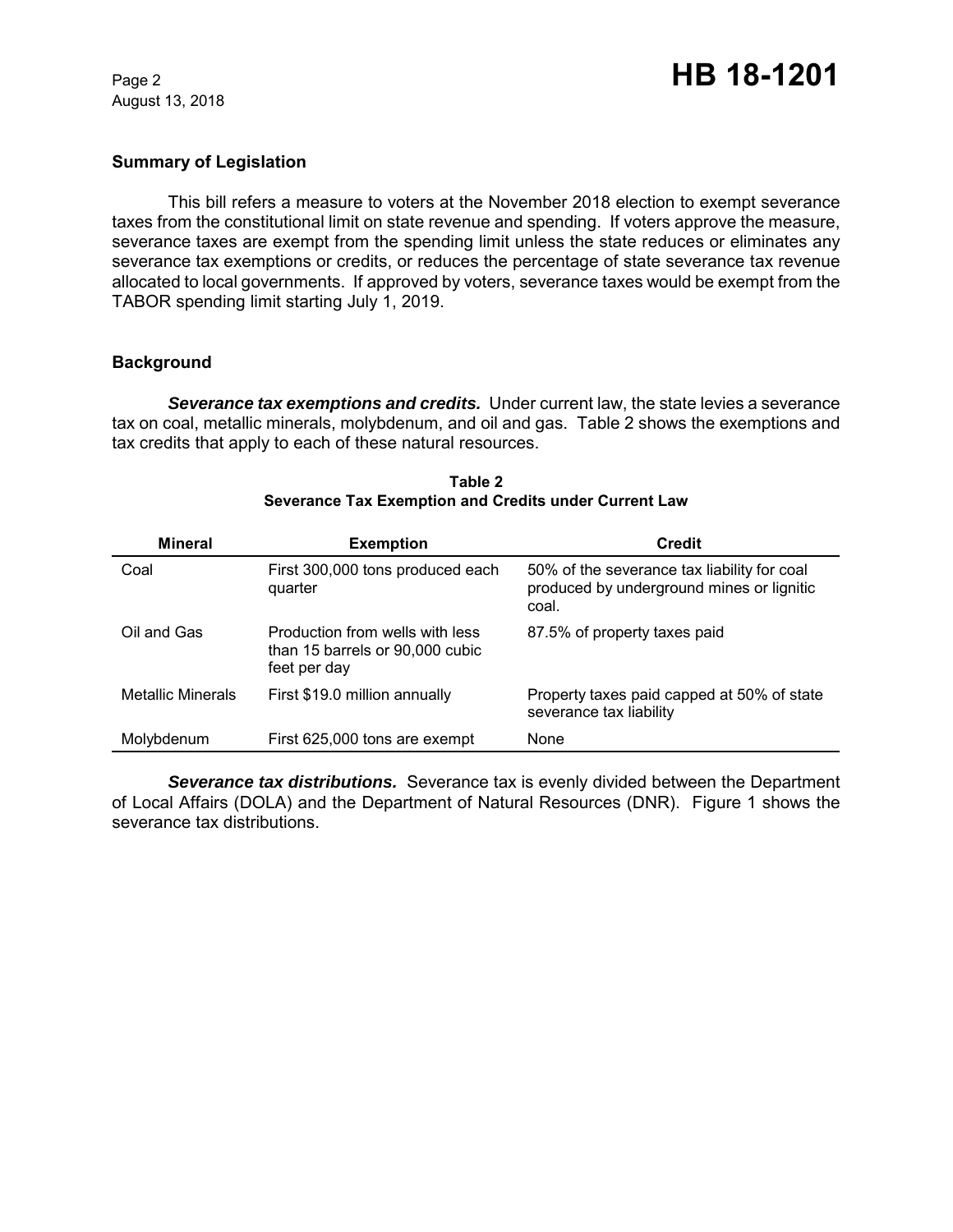# Page 3 **HB 18-1201**

August 13, 2018

**Figure 1 Severance Tax Distributions under Current Law**



DOLA's severance tax revenue is credited to the Local Government Severance Tax Fund and distributed to local governments. Seventy percent is available for discretionary loans and grants to local governments socially or economically impacted by the mineral extraction industry. Local governments apply to DOLA for the loans and grants at three different times during the year. DOLA is assisted by a 12-member Energy and Mineral Impact Assistance Advisory Committee in making funding decisions. The money must be used for the planning, construction, and maintenance of public facilities, and for the provision of public services. The remaining 30 percent of the money received each fiscal year is distributed directly to local governments by August 31 of the following fiscal year based on the geographic location of energy industry employees, mine and well permits, and overall mineral production.

DNR's half is deposited into the Severance Tax Trust Fund, which is divided equally between the Severance Tax Perpetual Base Fund and the Severance Tax Operational Fund. The Perpetual Base Fund is used to finance loans for state water projects administered by the Colorado Water Conservation Board. The Operational Fund is used for programs administered by DNR, including the Colorado Oil and Gas Commission, the Avalanche Information Center, the Colorado Geological Survey, the Division of Reclamation, Mining and Safety, the Colorado Water Conservation Board, and the Division of Parks and Wildlife.

## **TABOR Refund**

If approved by voters, this bill will remove severance taxes from the state revenue and spending limit starting in FY 2019-20. Based on the March 2018 Legislative Council Staff forecast, the state is expected to collect \$147.8 million in severance taxes and have a TABOR surplus of \$156.4 million in FY 2019-20. If voters approve the measure, the TABOR surplus will be reduced to \$8.6 million in FY 2019-20. The FY 2019-20 TABOR surplus is set aside in the FY 2019-20 budget and refunded in FY 2020-21.

The measure reduces state revenue subject to TABOR, which will reduce the amount of money required to be refunded to taxpayers. Since the bill reduces the TABOR refund obligation without a corresponding change in General Fund revenue, the amount of money available in the General Fund for the budget will increase by an identical amount.